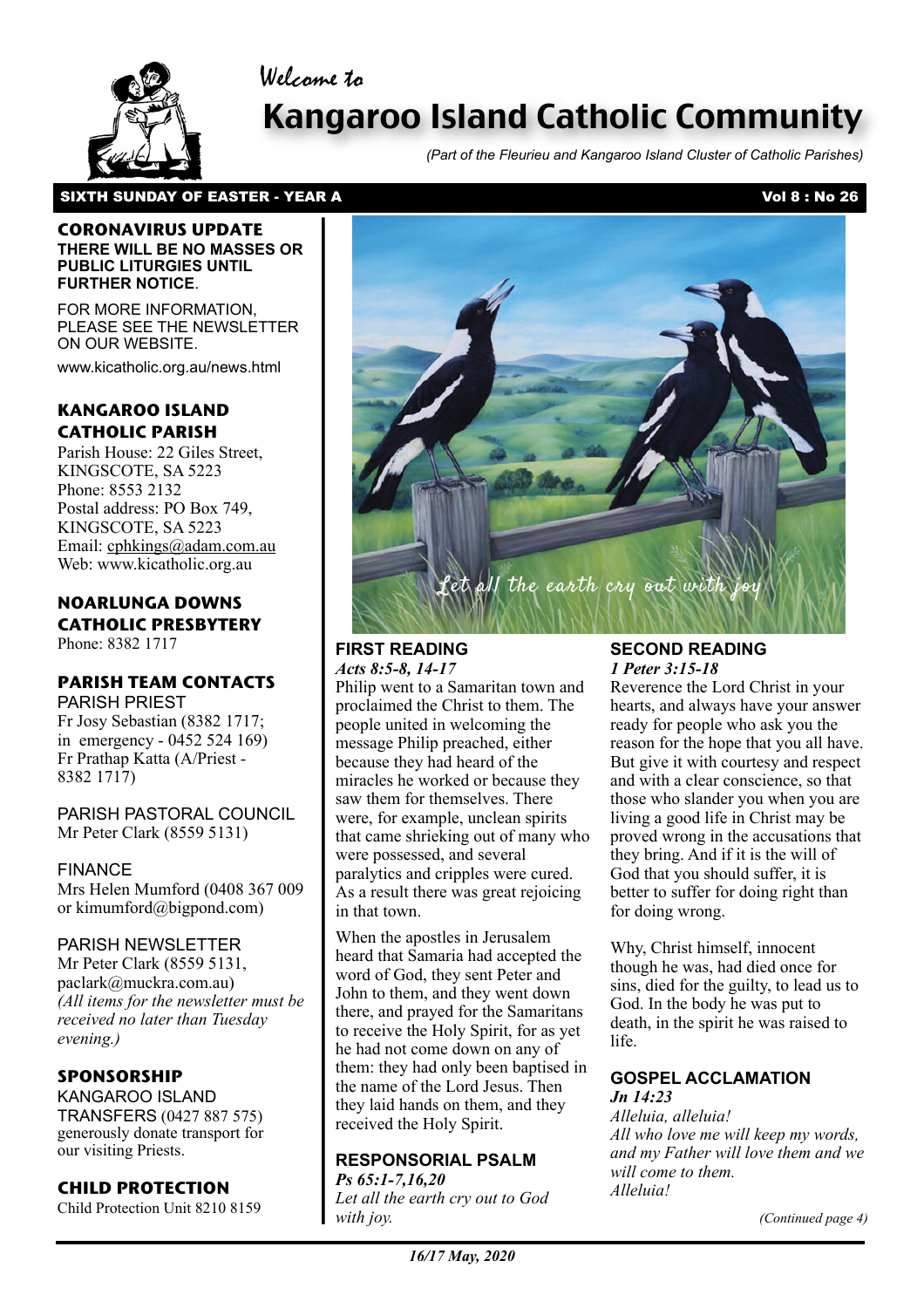#### **PLEASE KEEP THESE PEOPLE IN YOUR PRAYERS**

**Sick:** Mei Kuen Sexton, Fr Peter Milburn, Toni Langridge, Damian Baynes, Charles Gorman, Dalton Baynes, Roy Gaton

**May anniversaries:** Bill Berden, Mary Bradley, Peter Bradley, Baby Burden, Henry Carslake, Bob Clare, Charles Darcy, Timothy Hamm, Lorraine Holohan, Brian Kildea, Mildred Lashmar, Anthony Lonzar, Peter Lonzar, Dorothy McMahon, John Reynolds, Vikki Reynolds, Fiona Smith, Ann Wallace, Sr. Pauline Wallace, John Williams, Heather Willmott, Ross Wohling and all the faithful departed.

*May all our sick parishioners, relatives and friends know the healing love of Christ through our actions and His healing presence.*



#### **COLLECTIONS**

We realise that many people are suffering financially at the moment, but please give what you can.

#### **DIRECT PAYMENTS**

If you would like to organise your Church donations via bank transfer there are a couple of ways you can go about this.

1. If you bank online, you can set up periodic, direct payments yourself. Again, you will need to do this twice - once for the first collection and again for second. Acc: Kangaroo Island Catholic Parish BSB: 085-005

Acc No: 918 111 484

Ref: Your surname, initials and *First* or *General*

2. Periodic regular payments may also be organised with your bank. Take the account details (above) with you and bank staff can set it up for you.

**NB:** *First* collection is for the support of our Priests and *General* (second at our Masses) is for the support of our Parish.

If you need more information or help, please contact Helen Mumford or Peter Clark.



why did i even buy a 2020 planner.

#### **INSTALLATION OF ARCHBISHOP-DESIGNATE PATRICK O'REGAN**



The installation will be held in St Francis Xavier's Cathedral at 10.30am on Monday May 25 with only a small number of clergy

and representatives of the Archdiocese in attendance due to the coronavirus restrictions. The installation ceremony and Mass will be live streamed via the Archdiocesan website [www.adelaide.catholic.org.au](http://www.adelaide.catholic.org.au) and on YouTube and Facebook.

#### **LIMITED REOPENING OF CHURCHES**

The Premier Steven Marshall has announced that Churches can reopen for private prayer for up to 10 people as of Monday May 11. The Archdiocese is continuing to have discussions with health authorities around a plan for the resumption of Masses. In the meantime, please be sure to maintain physical distancing and hygiene in your churches.

# **WORLD COMMUNICATION DAY**

This Sunday, May 17, the Church in Australia will celebrate World Communications Day. Pope Francis' message for World Communications Day 2020, which was released in January, focuses on the topic of storytelling. [The full text can be](http://www.vatican.va/content/francesco/en/messages/communications/documents/papa-francesco_20200124_messaggio-comunicazioni-sociali.html)  [accessed here](http://www.vatican.va/content/francesco/en/messages/communications/documents/papa-francesco_20200124_messaggio-comunicazioni-sociali.html)

#### **LIVE STREAMING AND TV BORADCASTING OF MASSES**

The Archdiocese is continuing to live stream daily Mass at midday and on Sundays at 10am from St Francis Xavier's Cathedral.

These Masses can be viewed live and on demand on the home page of [www.adelaide.catholic.org.au.](http://www.adelaide.catholic.org.au)

#### **LAUDATO SI' WEEK (May 16-24)**  *"Everything is connected"*

It is five years since Pope Francis published his ground-breaking encyclical Laudato Si'- On care for our common home. At this extraordinary moment in history, Laudato Si' teaches us how to build a better world together. People everywhere are crying out for hope, and our faith is urgently needed to light the way. For Laudato Si' Week Catholics are uniting in solidarity for a more just and sustainable future.

Pope Francis is asking us to stand united with our brothers and sisters in faith as we grow through the crisis of this moment to build a better tomorrow, through:

- Reflecting and preparing through online trainings from May 16-23
- Joining the worldwide day of prayer at midday on Sunday May 24

Begin planning actions to celebrate the Season of Creation during September and October.

The official website for Laudato Si' Week is at <https://laudatosiweek.org/>, where you will find a multitude of resources, guides to reflecting on what the coronavirus pandemic is teaching us, and invitations to register your support and ideas for action.

#### **"CHRIST'S COURIER"**

Peter Laffan from the Kangaroo Island, Willunga and Noarlunga-Seaford Cluster of Parishes has been producing a weekly newsletter during the coronavirus lockdown called "Christ's Courier". It is supplementing the regular weekly bulletins with reflections on *faith, hope and love in a time of coronavirus*. If you have not received it via email and would like to, please contact Peter Laffan at [impe@internode.on.net](mailto:impe@internode.on.net)

#### *ONELINERS*

- *• Garden Centres can't open soon enough for me, I've been living on borrowed thyme.*
- *• In an unsettling reversal of my teenage years, I am now yelling at my parents for going out.*
- *• Let's not forget that Rapunzel was quarantined and met her future husband, so let's think positively here.*
- *• If you needed 144 rolls of toilet paper for a 14-day isolation, you probably should have been seeing a doctor long before Covid-19.*
- *• My 50th birthday is today, but I just want everyone to know I will be postponing it indefinitely due to the coronavirus and I will be turning 50 at a later date.*

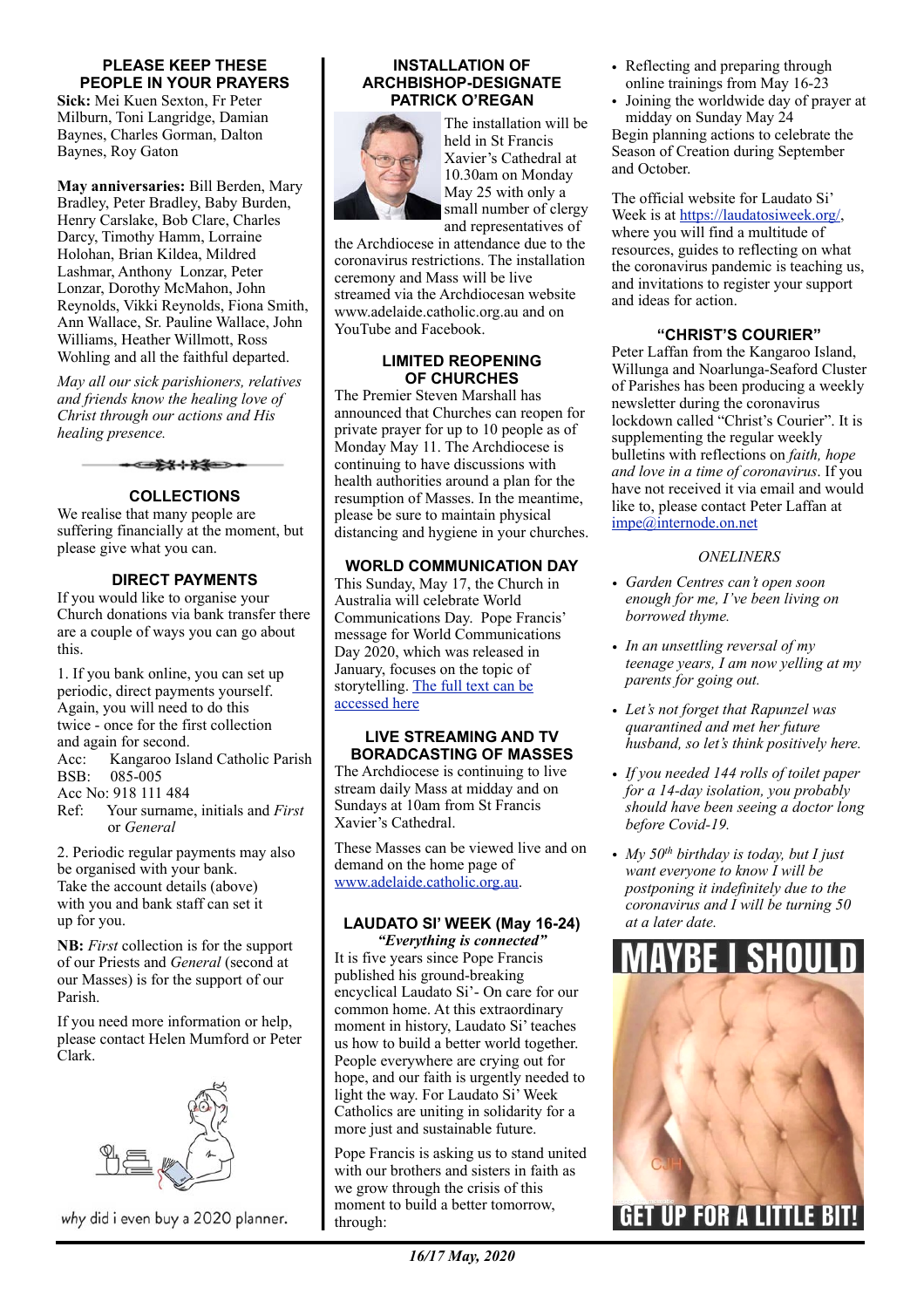# **Ron Rolheiser column**



*Ronald Rolheiser, a Roman Catholic priest and member of the Missionary Oblates of Mary Immaculate, is president of the Oblate School of Theology in San Antonio, Texas. He is a community-builder, lecturer and writer. His books are popular throughout the English-speaking world and his weekly column is carried by more than sixty newspapers worldwide*

# **LEAVING PEACE BEHIND AS OUR FAREWELL GIFT**

There is such a thing as a good death, a clean one, a death that, however sad, leaves behind a sense of peace. I have been witness to it many times. Sometimes this is recognized explicitly when someone dies, sometimes unconsciously. It is known by its fruit.

I remember sitting with a man dying of cancer in his mid-fifties, leaving behind a young family, who said to me: "I don't believe I have an enemy in the world, at least I don't know if I do. I've no unfinished business." I heard something similar from a young woman also dying of cancer and also leaving behind a young family. Her words: "I thought that I'd cried all the tears I had, but then yesterday when I saw my youngest daughter I found out that I had a lot more tears still to cry. But I'm at peace. It's hard, but I've nothing left that I haven't given." And I've been at deathbeds other times when none of this was articulated in words, but all of it was clearly spoken in that loving awkwardness and silence you often witness around deathbeds. There is a way of dying that leaves peace behind.

In the Gospel of John, Jesus gives a long farewell speech at the Last Supper on the night before he dies. His disciples, understandably, are shaken, afraid, and not prepared to accept the brute reality of his impending death. He tries to calm them, reassure them, give them things to cling to, and he ends with these words: *I am going away, but I will leave you a final gift, the gift of my peace*.

I suspect that almost everyone reading this will have had an

experience of grieving the death of a loved one, a parent, spouse, child, or friend, and finding, at least after a time, beneath the grief a warm sense of peace whenever the memory of the loved one surfaces or is evoked. I lost both of my parents when I was in my early twenties and, sad as were their farewells, every memory of them now evokes a warmth. Their farewell gift was the gift of peace.

</u>

In trying to understanding this, it is important to distinguish between *being wanted* and *being needed.* When I lost my parents at a young age, I still desperately wanted them (and believed that I still needed them), but I came to realize in the peace that eventually settled upon our family after their deaths that our pain was in still wanting them and not in any longer needing them. In their living and their dying they had already given us what we needed. There was nothing else we needed from them. Now we just missed them and, irrespective of the sadness of their departure, our relationship was complete. We were at peace.

The challenge for all of us now, of course, is on the other side of this equation, namely, the challenge to live in such a way that peace will be our final farewell gift to our families, our loved ones, our faith community, and our world. How do we do that? How do we leave the gift of peace to those we leave behind?

Peace, as we know, is a whole lot more than the simple absence of war and strife. Peace is constituted by two things: harmony and completeness. To be at peace something has to have an inner consistency so that all of its movements are in harmony with each other and it must also have a

completeness so that it is not still aching for something it is missing. Peace is the opposite of internal discord or of longing for something we lack. When we are not at peace it is because we are experiencing chaos or sensing some unfinished business inside us.

Positively then, what constitutes peace? When Jesus promises peace as his farewell gift, he identifies it with the Holy Spirit; and, as we know, that is the spirit of *charity, joy, peace, patience, goodness, longsuffering, fidelity, mildness,* and *chastity.*

How do we leave these behind when we leave? Well, death is no different than life. When some people leave anything, a job, a marriage, a family, or a community, they leave chaos behind, a legacy of disharmony, unfinished business, anger, bitterness, jealousy, and division. Their memory is felt always as a cold pain. They are not missed, even as their memory haunts. Some people on the other hand leave behind a legacy of harmony and completeness, a spirit of understanding, compassion, affirmation, and unity. These people are missed but the ache is a warm one, a nurturing one, one of happy memory.

Going away in death has exactly the same dynamic. By the way we live and die we will leave behind either a spirit that perennially haunts the peace of our loved ones, or we will leave behind a spirit that brings a warmth every time our memory is evoked.

*You can read, or download, Ron Rolheiser's weekly columns from his website at: www.ronrolheiser.com*